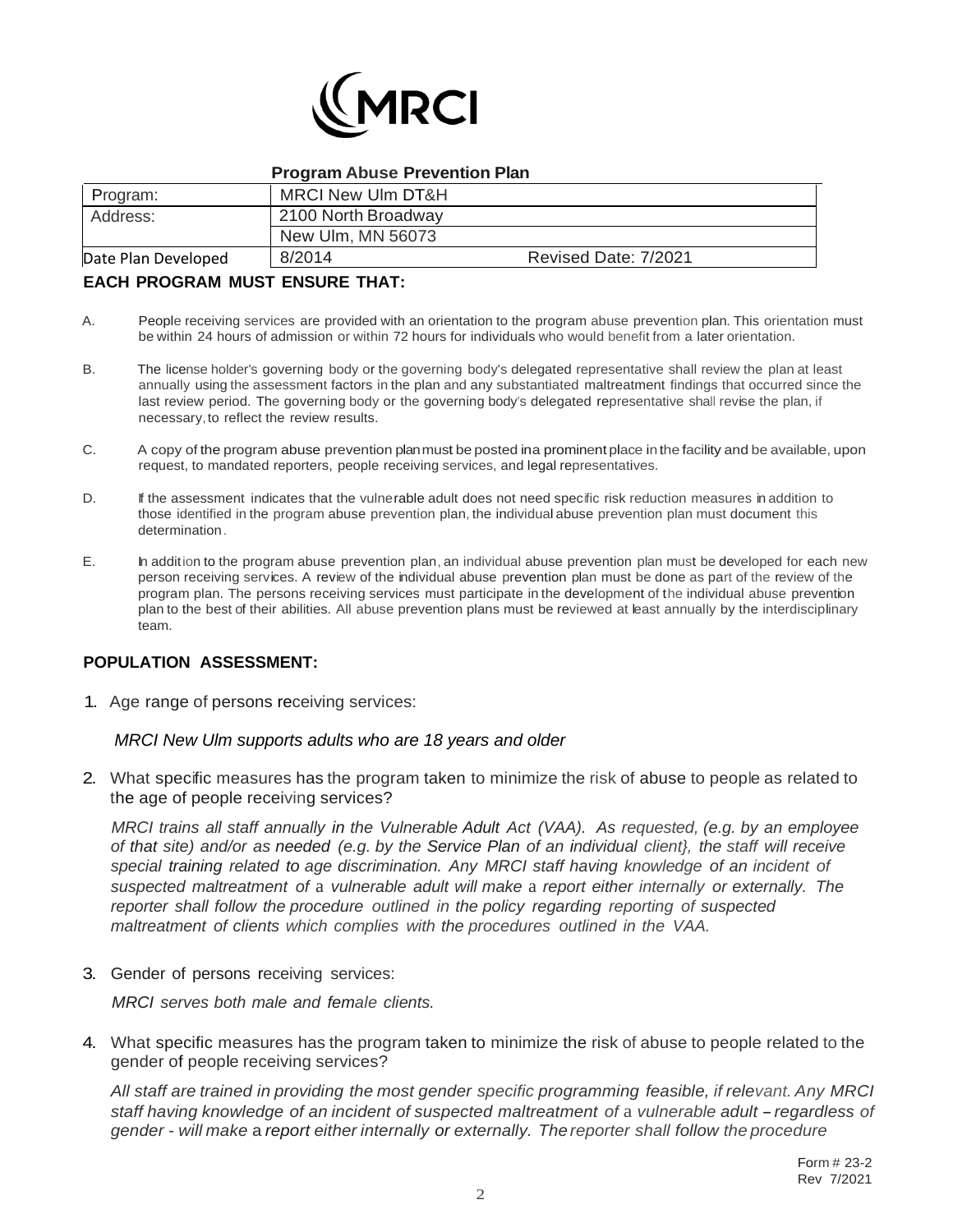*outlined in the policy regarding reporting of suspected maltreatment of clients which complies with the procedures outlined in the VAA. As requested, (e.g. by an employee of that site) and/or needed (e.g. by the Service Plan of an individual client), the staff will receive special training related to gender discrimination. When personal cares are needed, the same gender staff will help the individuals whenever possible. MRCI staff and clients will receive training on current sexuality topics to teach about appropriate behaviors and attitudes.*

*MRCI staff firmly believe that by training clientele in self-advocacy and rights and responsibilities their ability to participate in their own safety management is improved. Staff model appropriate behaviors such as handshakes, pats on the back, etc., followed by providing feedback to individuals to promote healthy relationships. Staff provide respectful attitudes and proper/careful personal cares application to clients in the most professional and autonomous ways possible.*

5. Describe the range of mental functioning of persons the program plans to serve:

*The clients served range from mild to severe intellectual disabilities. Communication modes range from communicating through full verbal sentences to twoto three word phrases. There is* a *wide range of abilities from being able to meet their own personal care needs to needing staff to complete tasks for them.*

6. What specific measures has the program taken to minimize the risk of abuse to people as related to the mental functioning of people receiving services?

*Staff have been trained on the degrees/levels of diagnosis of developmental and intellectual disabilities and what can be expected per diagnosis, in general, and specifically to each individual.*

*MRCI trains all staff annually in the VAA. As* a *company, MRCI takes our responsibility to insulate our clientele from abuse and neglect very seriously. Any MRCI staff having knowledge of an incident of suspected maltreatment (abuse, neglect or exploitation) of* a *vulnerable adult will make* a *report either internally or externally. The reporter shall follow the procedure outlined in the policy regarding reporting of suspected maltreatment of clients which complies with the procedures outlined in the VAA.*

*Specialized training is provided to the persons receiving services in the areas of communication, visual problems, behavior management, activities of daily living, safety, motor development, social skills, and transportation. Training is provided on an individual basis when more detailed or specialized instruction is indicated, or as areas of vulnerability arise or recur, or as so directed within the individual's Service Plan. Instruction is provided in small groups or on* a *one-to-one basis depending on the individual's abilities to learn and their compatibility with others. We firmly believe that by training clientele in self-advocacy, rights and responsibilities, that their ability to participate in their own safety management is improved.*

7. Describe the range of physical and emotional health of persons the program plans to serve:

*Individuals served range in their physical and emotional abilities from needing no assistance from staff to needing full assistance from staff to implement their supports and procedures. Staff are trained to help people with supports based on a wide range of physical and emotional needs including, but not limited to: mild to profound mental retardation, ADHD, autism, blindness, cerebral palsy, deafness, dementia, Down's Syndrome, fetal alcohol syndrome, and personality disorders.*

8. What specific measure has the program taken to minimize the risk of abuse to people as related to the physical and emotional health of people receiving services served?

*MRCI trains all staff annually in the VAA. As* a *company, MRCI takes our responsibility to protect our clientele from abuse and neglect very seriously. As requested, (e.g. by an employee of that site) and/or needed (e.g. by the Service Plan of an individual client), the staff providing services will*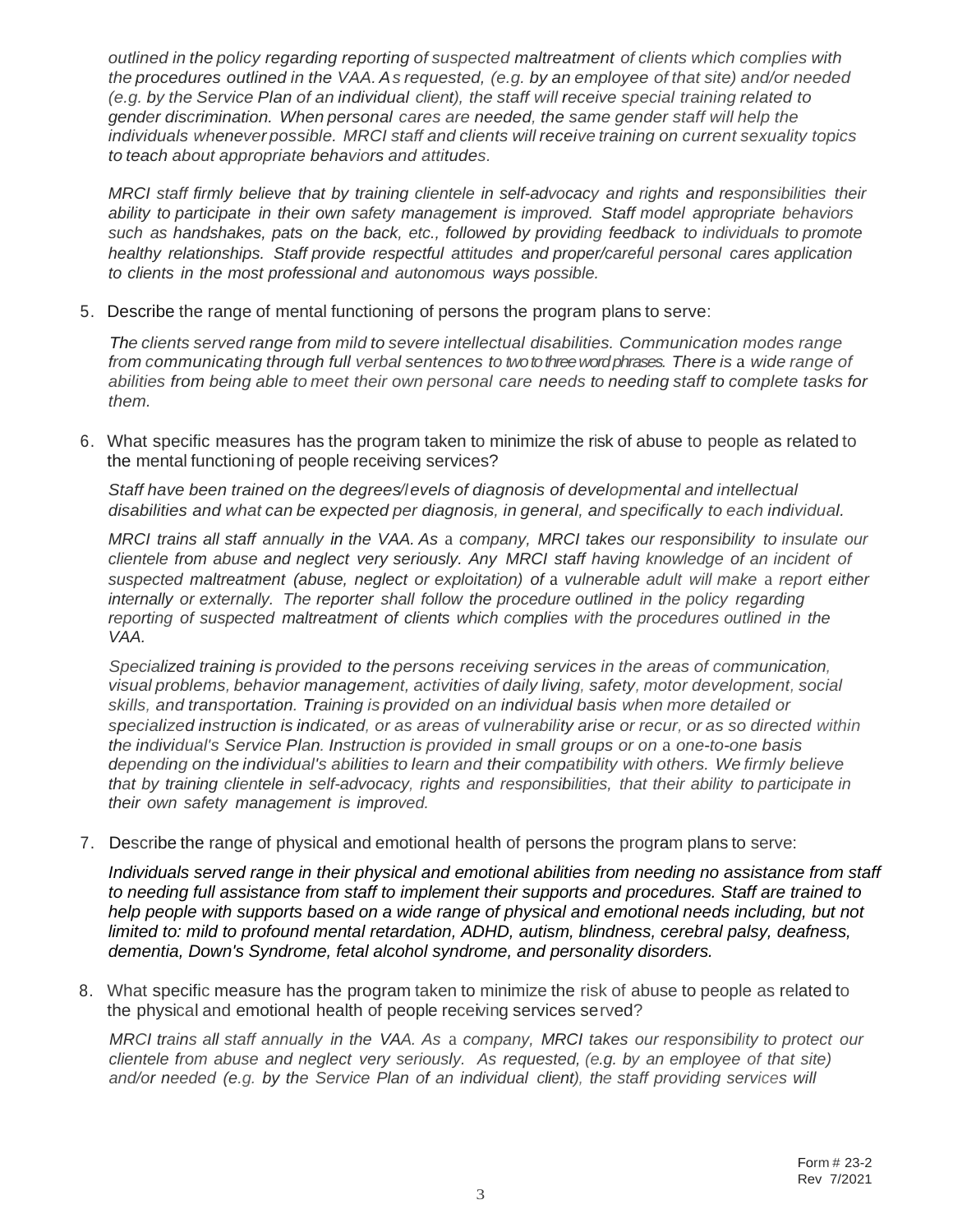*receive special training related to meeting the needs of persons with physical and emotional health disabilities. Specialized training is provided to the persons receiving services in the areas of communication, mental health, behavior management, activities of daily living, safety, motor development and social skills. This list is not totally inclusive, since training* is *provided on an individual* bases *when more detailed or specialized instruction* is *indicated, or* as areas *of vulnerability arise or recur. Instruction is provided in* small *groups or on* a *one-to-one* basis *depending on the individual's abilities to learn and their compatibility with others. We firmly believe that by training clientele in self-advocacy, rights and responsibilities that their ability to participate in their own safety management* is *improved.*

*Staff have been trained on the degrees/levels or diagnosis of physical and intellectual disabilities and what can be expected per diagnoses in general, and specifically to each individual. Staff are oriented, trained and supervised in the application of therapies such physical therapy, occupational therapy, medical administration, when to call the residential nurse or 911, and their Individual Abuse Prevention Plans. Staff are trained in the proper use of assistive devices and safety techniques to prevent injury or harm, proactive interventions to de-escalate undesirable behaviors and, if needed, emergency use of manual restraints to protect the specific individual or others. Each program area* has a *trained emergency response team to meet the unexpected medical needs of individuals and to determine at what point emergency personnel will be contacted. MRCI has* a *full- time Compliance Coordinator that will evaluate situations that appear to be less then* safe *and will make suggestions of possible solutions.*

9. Describe the range of adaptive/maladaptive behavior(s) of persons the program plans to serve:

*The clients served have varying ranges of ability in their adaptive skills of communication, assertiveness, and dealing with feelings and situations. Each individual responds differently to situations and some do not at all. Some individuals require interventions such* as *modeling and verbal reminders as* a *means to redirect them to appropriate coping strategies. Some people are able to fully communicate verbally both expressively and receptively. Many people require* some *level of* assistance *with communication and appropriate assertiveness. Some individuals are completely nonverbal and communicate through using* a *talking device or written messages. Other individuals are* able to communicate with the use of sign language and or pointing to or showing an object of desire.

*We support individuals with ma/adaptive behaviors of physical aggression, property destruction, selfinjurious behavior, and verbal aggression. In certain instances, or sometimes out of unknown causes, individuals can display maladaptive or inappropriate behavior. Specifically, this can include, but not limited to, yelling, crying, swearing, spitting, swatting, hitting, and throwing objects to harm* self *or others. These areas are further described in each person's CSSP Addendum.*

10. How will the program reduce the potential of abuse and/or harm to people related to the adaptive/maladaptive behavior(s) of the people receiving services served?

In order to reduce the potential of abuse and/or harm to the clients served, all staff are trained on *Rights of Persons Served. Clients are unable to communicate all of their wants or needs* so *staff are expected to respond quickly as indicated in each individual's Individual Abusive Prevention Plan and Service Outcomes. Staff are trained to take proactive measures to ensure each client's needs and preferences are being met, to ensure the clients are receiving proper care and are comfortable and* able to participate in their daily routines as they prefer to. Staff are trained to do this by providing *positive and encouraging feedback to all appropriate behavior and by respecting the choices of the individual. Specifically, staff are trained on giving the clients options to* choose *from, time to respond, and by ensuring consistency to the routine* so *that the clients know what to expect. Consistencies proven to alleviate stress and to increase accessibility and accuracy in communication.*

*Some clients have therapeutic use of medication to* assist *them with controlling maladaptive behavior. This treatment* has *been prescribed by professional medical services. MRCI staff provide*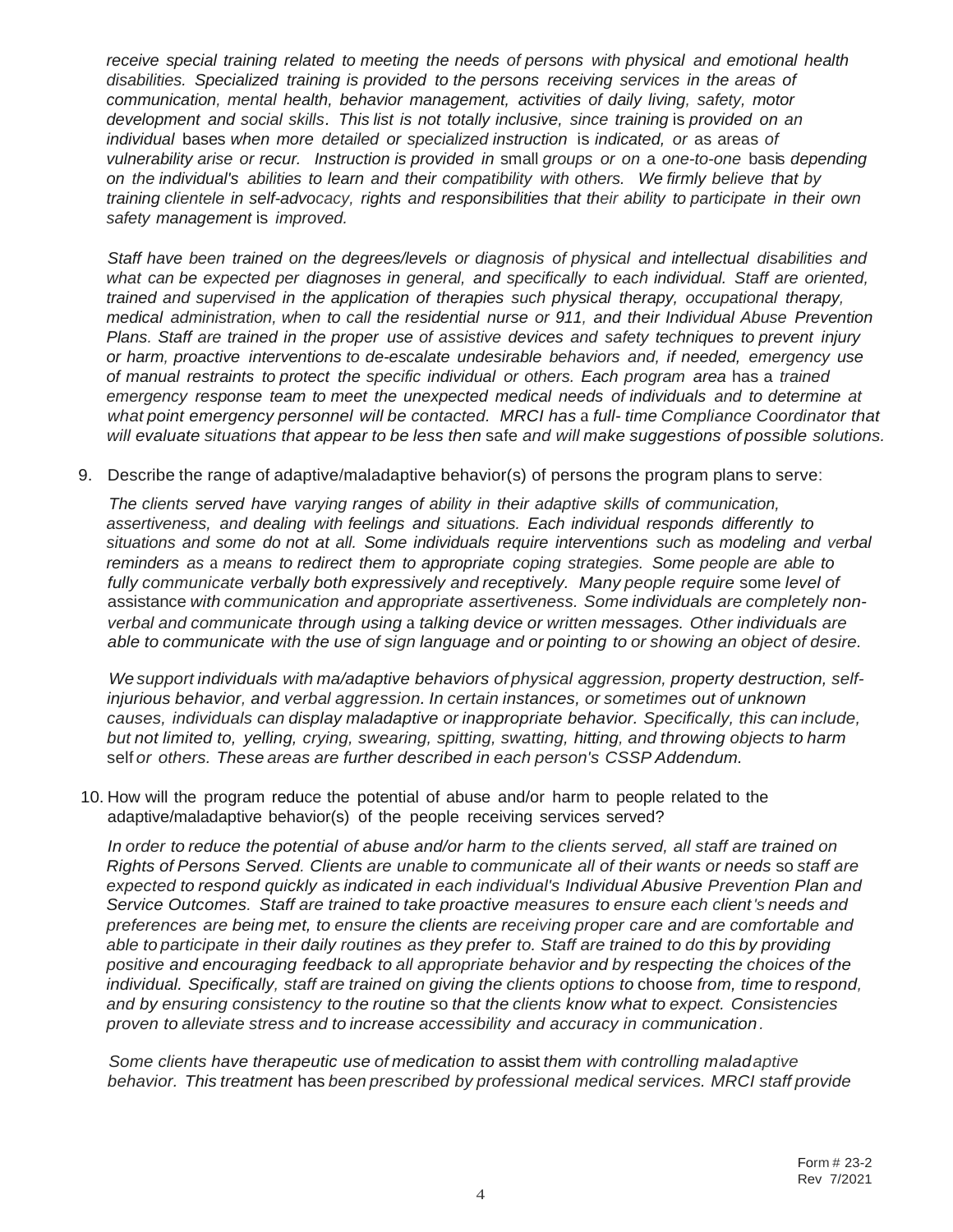*information/data to residential staff and/or professional medical staff to monitor the effectiveness of the medication.*

*Some clients have* a *specific goal area implemented to help teach them how to appropriately respond to stimulus and/or how to process information without becoming frustrated, and/or how to communicate wants or needs. Staff are trained on these annually and/or if any changes are made to theplan.*

*MRCI trains all staff annually in the VAA. Any MRCI staff having knowledge of an incident of suspected maltreatment (abuse, neglect or exploitation) of* a *vulnerable adult will make* a *report either internally or externally. The reporter shall follow the procedure outlined in the policy regarding reporting of suspected maltreatment of clients which complies with the procedures outlined in the VAA.*

*The Internal Review Committee reviews all reported emergency use of manual restraints. They follow state and federal guidelines required for reporting maltreatment and vulnerable adult issues.*

11. Describe the need for specialized programs of care for persons the program plans to serve:

*Programming at MRCI New Ulm focuses on teaching self-help skills, communication modes, social skills, cognitive and adaptive skills, domestic skills, community integration and leisure time programs. The objective of the programming is to promote the individuals' independence and to help them have* a *day that is full of meaningful opportunities and activities. The programming is specifically designed to meet the needs and interests of the clients based on* a *Person-Centered programming indicating the differences of what is important to the individual versus what is important for the individual. Some individuals live at residences governed by the department of health which require certain types of active treatment to be provided for each individual.*

12. What specific measures has the program taken to minimize the risk of abuse to people as related to the need for specialized programs of care for people receiving services?

*In order to reduce the potential of abuse and/or harm to clients served, specifically regarding specialized programs of care, all clients receive care from trained staff who have had* a *criminal background study and have been trained on MRCl's policies and procedures related to specialized programs of care. MRCI Staff provide hands on training with staff and monitor regularly for staff competency. MRCI Staff work closely with residential nursing staff to develop procedures and train staff when clients have new diagnoses that require specific cares or treatments. Health Counseling Services trains staff in medication administration and oversees annual retraining.*

*Any other form of specialized care is indicated on each individual's Coordinated Service and Support Plan (CSSP). The Case Manager is aware of all coordinated services and specialty cares in continuation of the individual services. MRCI Staff communicate with the individual's Interdisciplinary* teaming of any changes in care or services and regularly report as decided by the team, but at least *annually, to review all services and outcomes.*

13. Describe the need for specific staff training to meet individual service needs:

*All MRCI staff are trained on the following: First Aid, CPR, Safe Lifting, Medication Administration Fire Prevention, Mandt and other annual trainings listed in MRCI staff training documents. MRCI New Ulm has* a *specific orientation packet which outlines client specific training, and DHS required training: food preparation/handling, infection control, defensive driving, Emergency Procedures, HIPAA, and related OSHA training; including competency tests. Within 48 hours of hire, MRCI staff*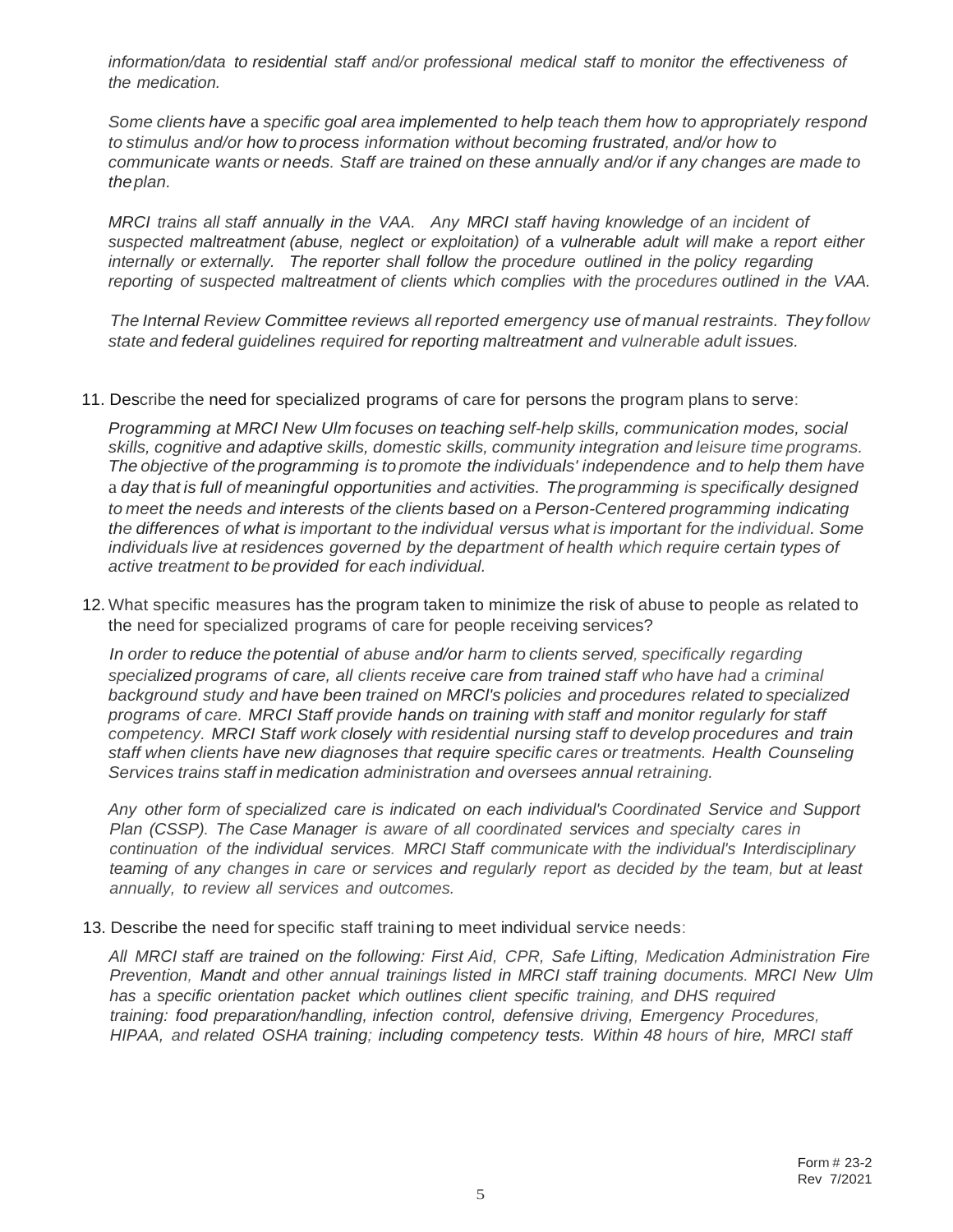*are trained on Vulnerable Adult and Maltreatment Reporting and can takes the steps to prevent abuse, take corrective action, and immediately report maltreatment as directed by MRCI policy and procedures which is regulated by licensing requirements of the Department of Human Services (OHS).*

*Specific medical training for staff at MRCI New Ulm is based on client specified services which include but are not limited to administering medication and treatments such as assisting clients at walking for exercise. Staff are trained on client specified allergies, seizure protocol, choking, and chronic medical conditions; are able to identify symptoms and prevent further symptoms by taking corrective action; and reporting emergency situations to qualified professionals as indicated on the procedures.*

*Staff are trained on safe transfer, transport and general lifting techniques including all assistive devices such as the use of transfer belts and each individual's personal equipment such as wheelchairs, walkers, and toothbrushes.*

14. What specific measures has the program taken to minimize the risk of abuse to people as related to the need for specific staff training designed to meet individual service needs?

In *order to reduce the potential of abuse and/or harm to clients served. MRCI staff are trained and oriented in the items required by MN Statutes, Chapter 2450; and on the above responsibilities in* a *specific sequential order to maximize competency. Training and orientation require staff to read and comprehend materials then to model specific therapies and treatments as specified. Staff perform on the job training with* a *mentor (lead staff). Staff perform the routine duties and are given feedback throughout their training hours and during direct meetings with their supervisor. Ongoing training and record retention is kept by the Human Resources staff. Specific safety training pertaining to MRCI New Ulm includes: safety drills for fires, tornadoes, evacuations due to things like gas leaks, intruders, etc. MRCI has* a *Compliance Coordinator who works with staff at MRCI New Ulm to ensure the building is up to regulatory code and procedural drills are being completed by staff.*

*All MRCI staff are trained on Vulnerable Adult and Maltreatment Reporting and can take the steps to prevent abuse, take corrective action, and immediately report maltreatment as directed by MRCI policy and procedures which are regulated by licensing requirements of Department of Human Services (OHS). The Internal Review Committee reviews all emergency use of manual restraints reported. They follow state and federal guidelines required for reporting maltreatment and vulnerable adult issues.*

15. Describe any knowledge of previous abuse that is relevant to minimizing the risk of abuse to people receiving services:

*MRCI New Ulm staff participates in the construction of an Individual Abuse Prevention Plan and retains that for each client enrolled in the licensed program. Staff use this as* a *primary teaching tool for awareness of individual vulnerabilities to abuse/neglect as well as outlining actionable plans to minimize that abuse/neglect. Each MRCI site also retains all client related records of abuse that are relevant to minimizing the risk of abuse to clientele and use this as* a *primary teaching tool for awareness of individual vulnerabilities to abuse.*

*There have been no substantiated maltreatment findings that occurred at MRCI-New Ulm from July 2019 – June 2020.*

*There have been no substantiated maltreatment findings that occurred at MRCI-New Ulm from July 2020 – June 2021.*

16. What specific measures has the program taken to minimize the risk of abuse to people as related to the knowledge of previous abuse?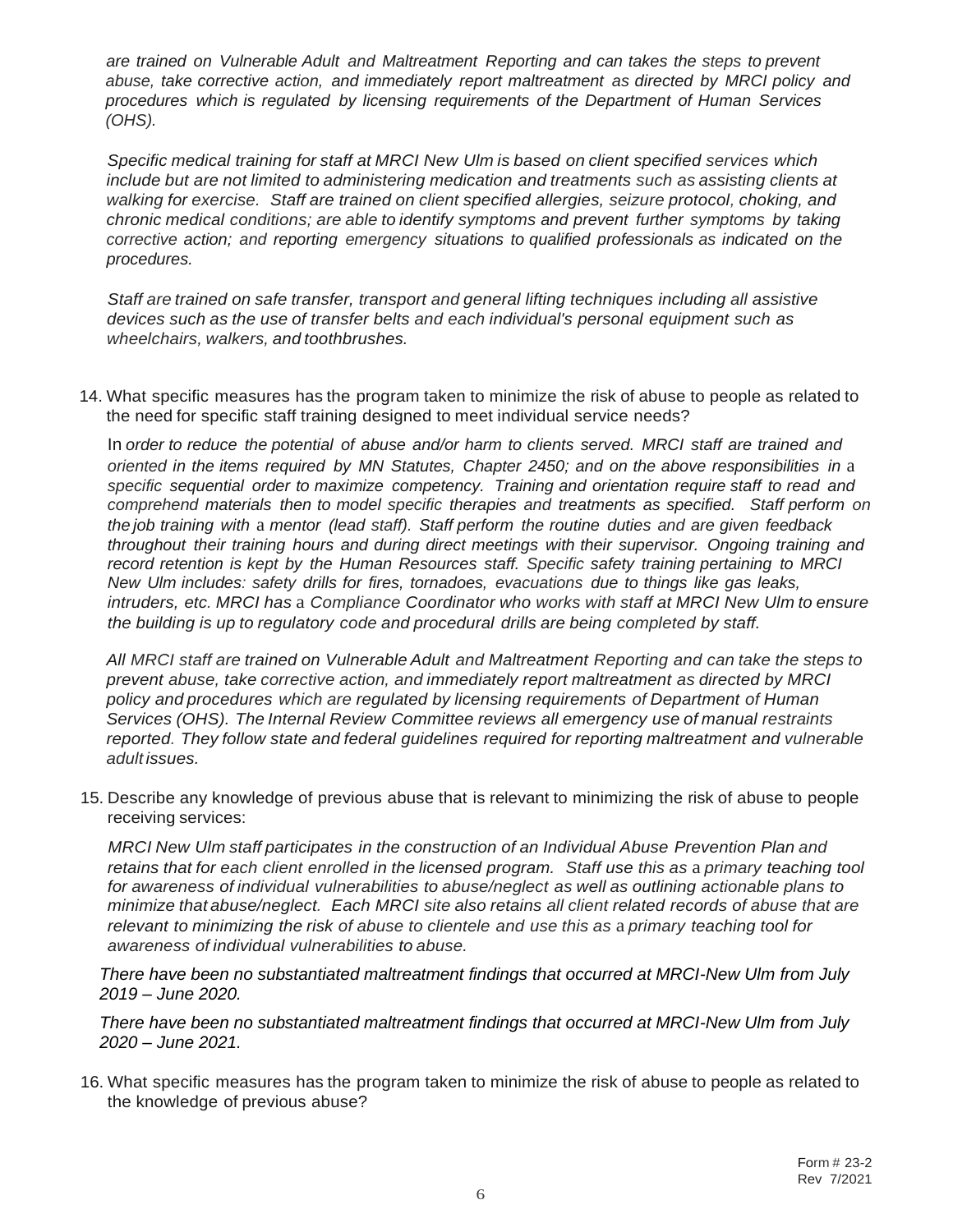*By retaining all client related records of abuse that are relevant to minimizing the risk of abuse to clientele,and using this information as a primary teaching tool for staff awareness of individual vulnerabilities to previous abuse, MRCI takes all reasonable and expected steps to reduce the potential of abuse and/or harm to clientele enrolled in our day program services. We believe that by training clientele in self-awareness, self-advocacy, rights and responsibilities, that their ability to participate in their own safety management is improved.*

### **PHYSICALPLANTASSESSMENT:**

1. Describe the condition and design of the facility as it relates to safety for the people receiving services:

*The MRCI New Ulm program site at 2100 North Broadway is located in an industrial area at the North side of New Ulm. The program was designed to provide* a *safe and functional space for the clientele and staff using the site. The building was designed with open areas to allow for safe transitions for people using walkers or wheelchairs. Program areas have an abundance of natural lighting allowing for easy transitions from one space to another. Program spaces allow for ample activity space for clients and small side rooms to meet individual's needs. There are other program spaces that are divided into smaller activity areas to meet individual's needs. It is a very flexible space that can be repurposed based upon the unique needs that each day presents. The building has fire alarms and protected areas (free from windows) to increase the safety of clients during inclement weather such as thunderstorms and tornados.*  A park area is located to the west of the building for people to enjoy the fresh air. Only clients *who have demonstrated proper safety skills are allowed to independently access this area. Other clients can access the park area with staff for their safety. When driving on the West and South sides of the building, there are 2 entry ways to the DT&H Program and 1 entry way to the lunchroom to allow for safe and convenient arrivals and departures for program participants.*

2. What specific measures has the program taken to minimize the risk of abuse to people as related to the condition and design of the facility in terms of safety for people receiving services?

*MRCI regularly trains staff and clients in the safety within the building. Regular emergency drills (i.e., fire, medical, intruder, etc.) are completed, monitored and critiqued for efficient performance.*

*In the case of an event that prevents staff and clients from re-entering the building, they will gather in the J&R Schugel Trucking parking lot, located on the South side of MRCI. They could also take shelter there while waiting for transportation. Residential staff will be contacted so they know about the situation and where to pick individuals up that day.*

3. Describe any areas of the facility that are difficult to supervise:

It can be difficult to monitor the front reception area, the warehouse, the bathrooms that are not in *the program areas and the smoking area in front of the building.*

4. What specific measures has the program taken to minimize the risk of abuse to people as related to the areas of the facility that are difficult to supervise?

*While there are areas within the licensed space that may be difficult to monitor, the layout is formatted to reduce these areas to a minimum, and staff are aware of the areas and frequently monitor them. Clients are trained and approved for the safe and independent use and accessing of the areas outside of the licensed space. While these areas are monitored closely by staff, if any client is found to have broken the trust and/or rules around independently accessing those areas, a suspension from independent access shall be given, for* a *duration to be determined by MRCI, in conjunction with the client's Service Team.*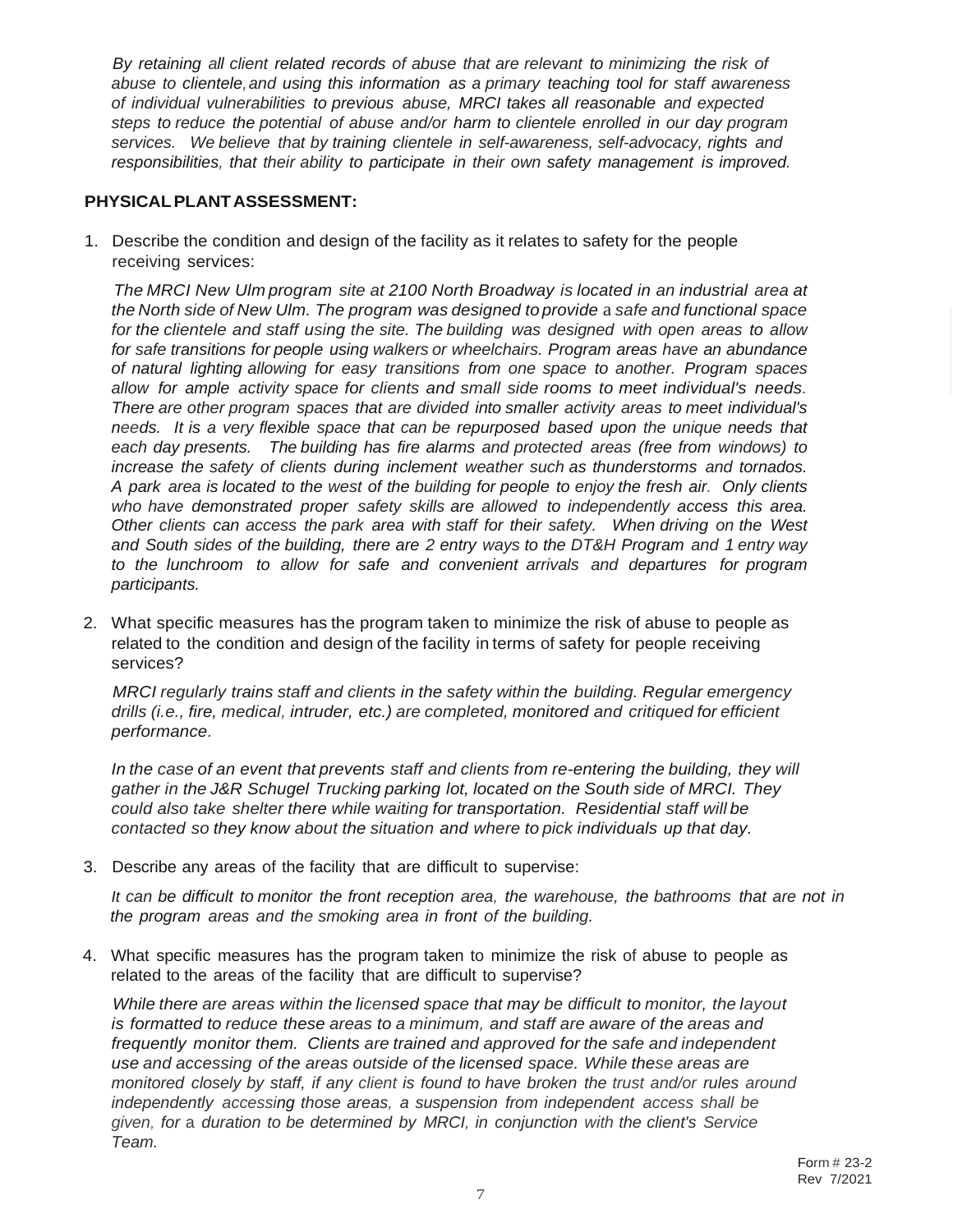#### **ENVIRONMENTAL ASSESSMENT:**

1. Describe the location of the facility including information about the neighborhood and community that the facility is located:

MRCI New Ulm is located in an industrial area that has heavy traffic at certain times during the day. *There is a public sidewalk on the West side of the building.*

2. What specific measures has the program taken to minimize the risk of abuse to people as related to the location of the facility, including factors about the neighborhood and community?

*MRCI New Ulm has an emergency plan that all staff are trained on (according to their required need to understand and implement). All clients receive a hybrid version training of this plan to fully orient* each person to the greatest degree, according to their cognitive ability. All of this training is designed *to minimize the potential of harm to people providing and receiving services, as that relates to the location of the site.*

3. Describe the type of grounds and terrain that surround the facility:

*MRCI New Ulm is located to the East side of North Broadway. Parking lots are adjacent to the East and South sides of the building. Busses and vans load and unload clientele on the West and South* sides of MRCI. Out the door on the West side of the building is the smoking area. To the East of *MRCl's building is* a *park area with picnic tables. Only clients that have demonstrated proper safety skills are allowed to independently access these areas.*

4. What specific measures has the program taken to minimize the risk of abuse to people as related to the type of grounds and terrain that surround the facility?

*At orientation, all clientele receive training on the safe use of the grounds and the extensions thereof. MRCI has an emergency plan on staff actions to take in the case of an event related to the inappropriate accessing of those areas (e.g., lost client search protocols).*

5. Describe the type of internal programming provided at the program:

*MRCI New Ulm provides programming in the following areas: soft skills to be* a *valuable employee; personal cares such as: activities and daily living skills; social skills; leisure experiences; and educational curriculum.*

6. What specific measures has the program taken to minimize the risk of abuse to people through the type of internal programming provided at the program?

*Staff are trained on each client's programming needs when they first start and every year from then on. MRCI trains all staff annually in the Vulnerable Adult Act (VAA). Any MRCI staff having knowledge of an incident of suspected maltreatment of a vulnerable adult, will make a report either internally or externally. The reporter shall follow the procedure outlined in the policy regarding reporting of suspected maltreatment of clients which complies with the procedures outlined in the VAA.*

7. Describe the program's staffing pattern:

*MRCI New Ulm provides the level of direct service support staff, supervision, assistance, and training necessary to ensure the health, safety, and protection of rights of each person; and to be able to implement the responsibilities assigned to the license holder in each person's coordinated service and support plan or identified in the coordinated service and support plan addendum, according to the requirements of chapter 2450. Each client has* a *staff ratio form completed by their service team*